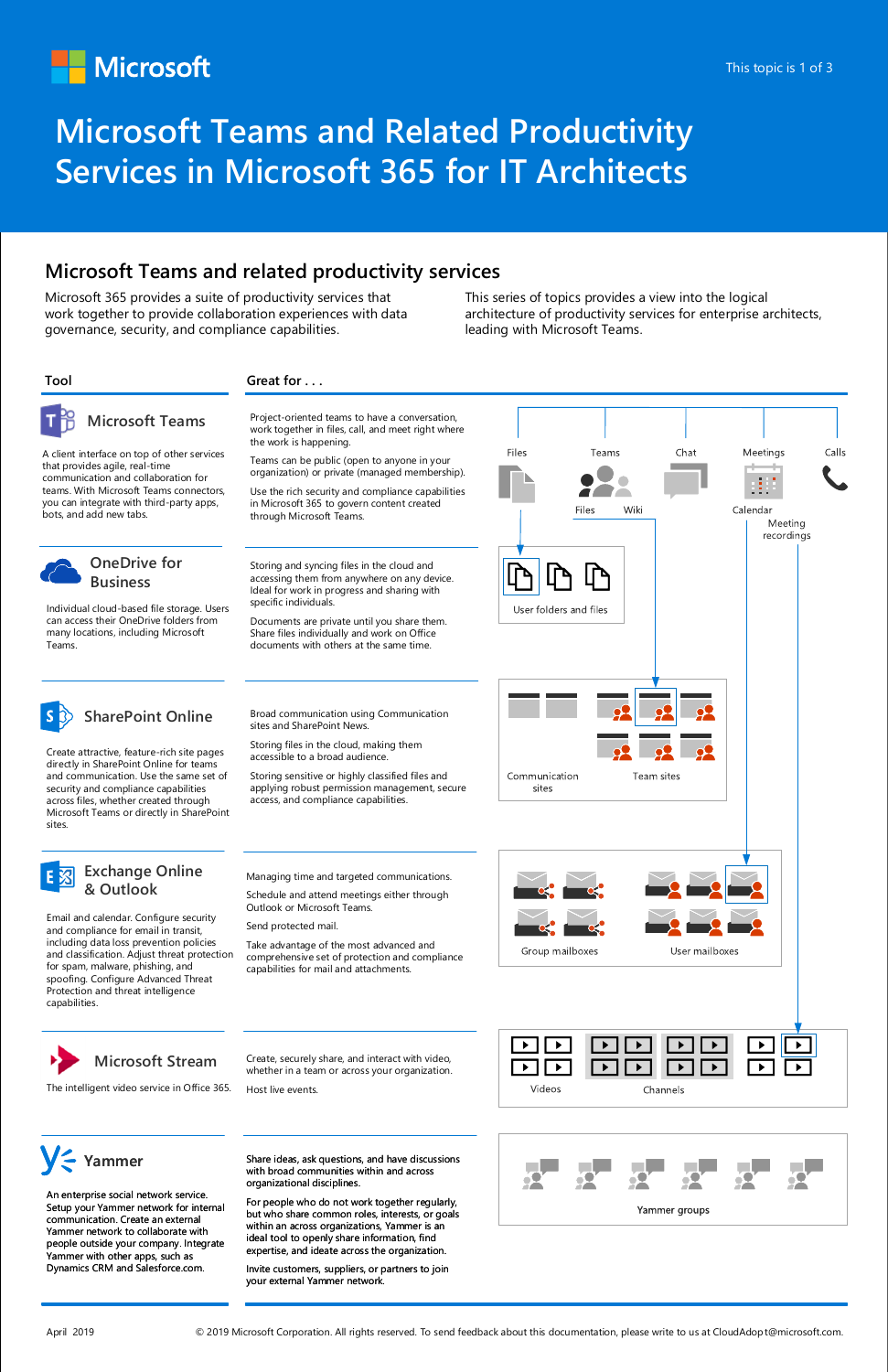## **Logical architecture for Microsoft Teams and related services**

**Yammer VE** 



Office 365 connected Yammer groups include a SharePoint Online team site and document library, a OneNote notebook, a plan in Planner, and the ability to edit group membership from various apps, including Azure Active Directory.

April 2019 **Subset Columbs April 2019** O 2019 Microsoft Corporation. All rights reserved. To send feedback about this documentation, please write to us at CloudAdopt@microsoft.com.